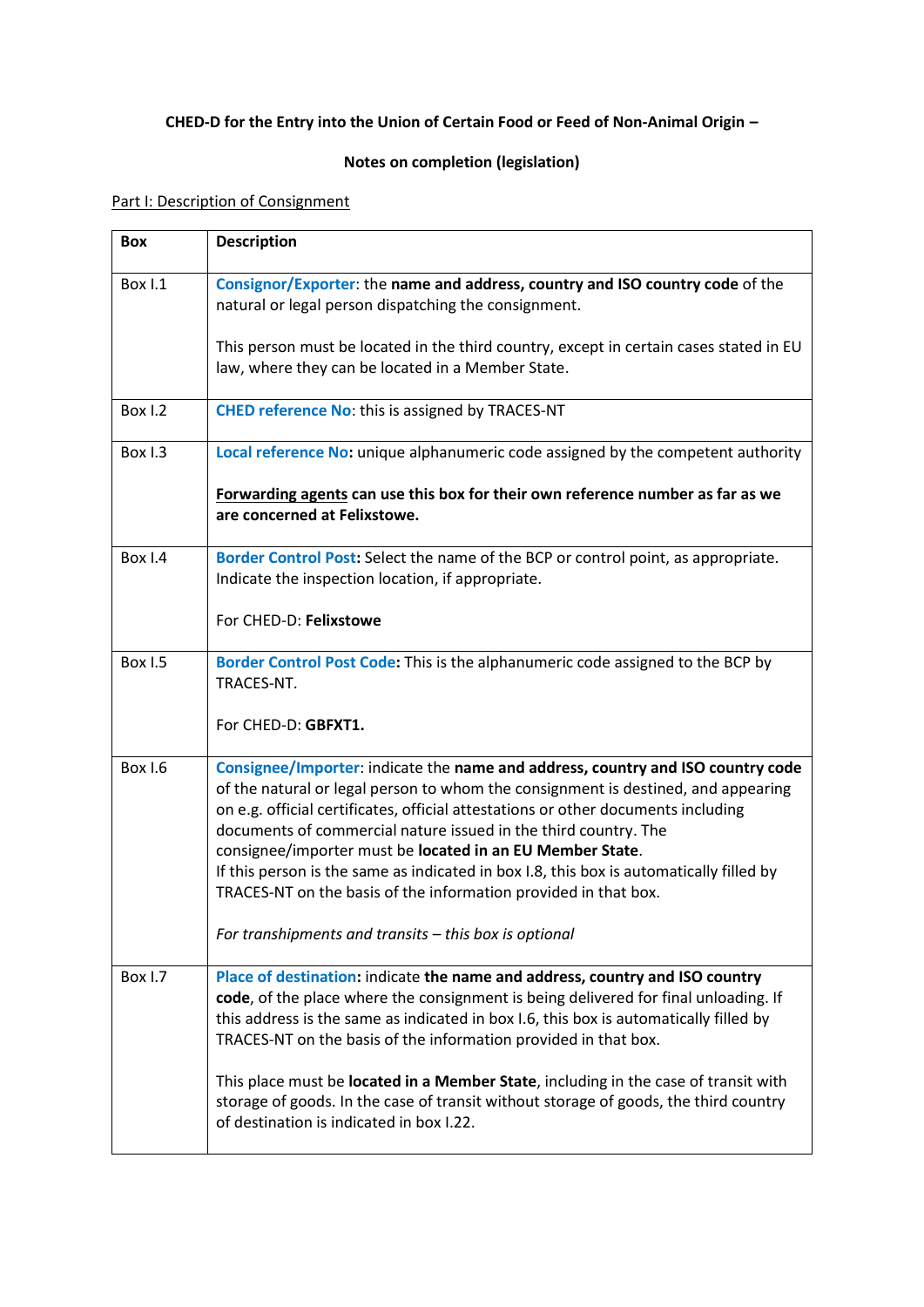| <b>Box 1.8</b>  | Operator responsible for the consignment: indicate the name and address, country<br>and ISO country code of the natural or legal person in the Member State who is in<br>charge of the consignment when presented at the BCP and who makes the<br>necessary declarations to the competent authorities as the importer or on behalf of<br>the importer. This operator may be the same as indicated in box I.6 and must be the<br>same as indicated in box I.35 (signing the CHED-D)<br>This box may be automatically filled by TRACES-NT. |
|-----------------|------------------------------------------------------------------------------------------------------------------------------------------------------------------------------------------------------------------------------------------------------------------------------------------------------------------------------------------------------------------------------------------------------------------------------------------------------------------------------------------------------------------------------------------|
| Box I.9         | Accompanying documents: select the type of required accompanying documents:<br>e.g. official certificates, official attestations, permits, declarations or other<br>documents of commercial nature.                                                                                                                                                                                                                                                                                                                                      |
|                 | Annex II products in Reg 2019/1793: these must be accompanied by a health<br>certificate, the details of this health certificate must be shown in Box I.9 - reference<br>number, date of issue, country of issue and place of issue. If there is an official<br>certificate that has been generated in TRACES-NT, indicate the unique alphanumeric<br>code in box I.2a of the official certificate.                                                                                                                                      |
|                 | Products not listed in Annex II of Reg 2019/1793: indicate a commercial document<br>Indicate the <i>unique reference number</i> of the accompanying documents and the<br>country of issue. The date of issue is optional.                                                                                                                                                                                                                                                                                                                |
| <b>Box I.10</b> | Prior notification: indicate the estimated arrival date and time at the entry point<br>where the BCP is located.                                                                                                                                                                                                                                                                                                                                                                                                                         |
|                 | Estimated date and time of arrival of the vessel.                                                                                                                                                                                                                                                                                                                                                                                                                                                                                        |
| <b>Box I.11</b> | Country of origin: indicate the goods' country of origin or that in which they were<br>grown, harvested or produced.                                                                                                                                                                                                                                                                                                                                                                                                                     |
|                 | This box may be automatically filled by TRACES-NT on the basis of the information<br>provided in box I.31                                                                                                                                                                                                                                                                                                                                                                                                                                |
| <b>Box 1.12</b> | Region of origin: where goods are affected by regionalisation measures in<br>accordance with Union law, indicate the code of the approved regions, zones or<br>compartments.                                                                                                                                                                                                                                                                                                                                                             |
|                 | This box may be automatically filled by TRACES-NT on the basis of the information<br>provided in box I.31                                                                                                                                                                                                                                                                                                                                                                                                                                |
|                 | <b>Will not apply to most CHED-Ds</b>                                                                                                                                                                                                                                                                                                                                                                                                                                                                                                    |
| <b>Box 1.13</b> | Means of transport: select one means of transport for goods arriving at the BCP,<br>and indicate its identification:                                                                                                                                                                                                                                                                                                                                                                                                                     |
|                 | First click on "Add Means of Transport" and select Vessel for container ships.                                                                                                                                                                                                                                                                                                                                                                                                                                                           |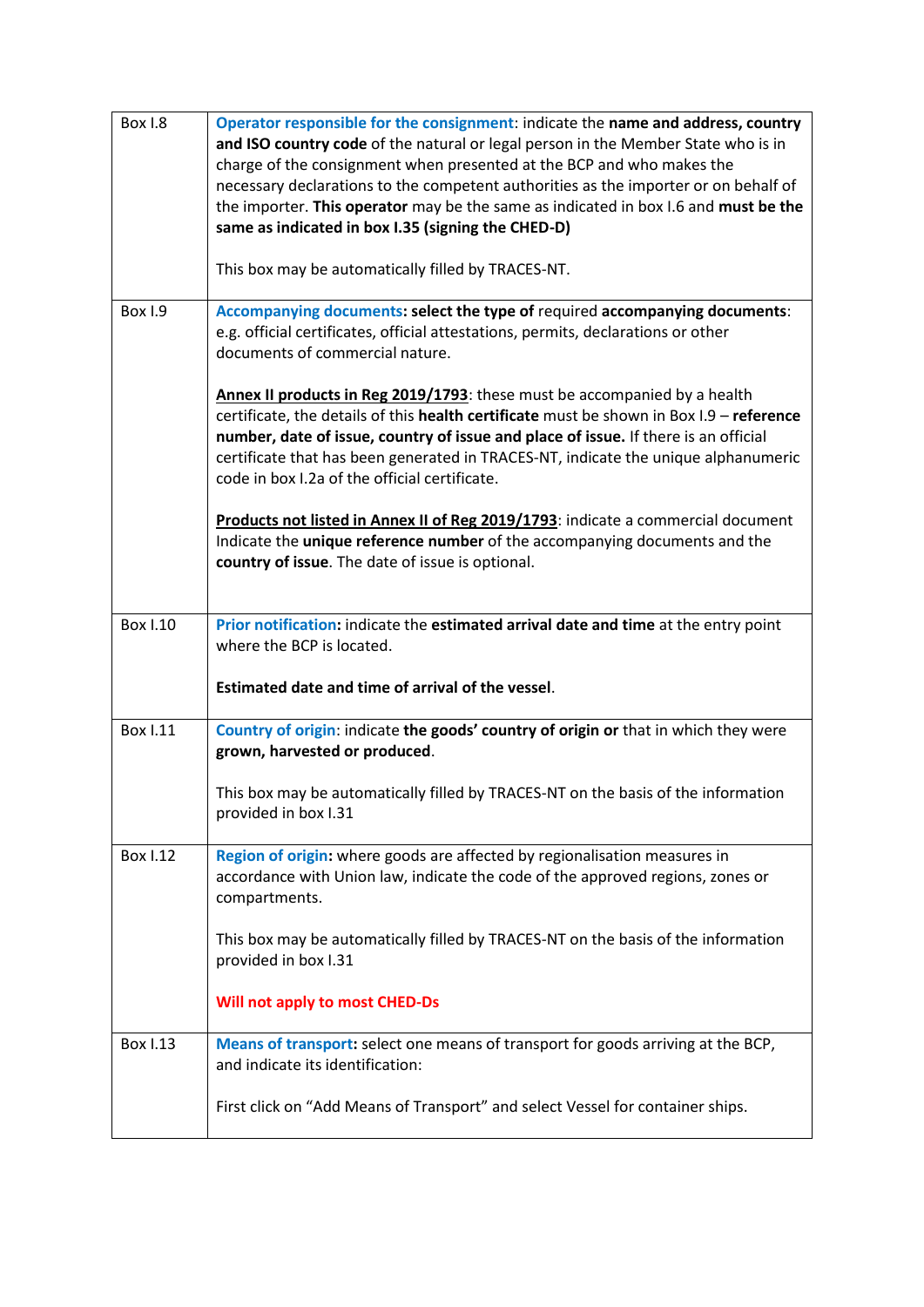|                 | Ship's name: Start typing the vessel name and select the existing entry for a<br>$\bullet$<br>vessel from the drop-down menu (don't select the entry with a voyage<br>number beside the ship's name)<br>Flag state: The flag state is the country the vessel is registered with (see<br>$\bullet$<br>nationality on Port of Felixstowe website).<br>IMO number: The IMO number is the unique number assigned to the vessel.<br>$\bullet$<br>You do not need to complete this for consignments arriving at Felixstowe.<br>Voyage number: indicate the vessel voyage number<br>$\bullet$<br>International transport document: the bill of lading number<br>$\bullet$<br>In the case of a ferry, tick 'vessel' and identify the road vehicle(s) with registration<br>number (with trailer number, if applicable), in addition to the name of the<br>scheduled ferry.<br>Road vehicle (indicate the registration number with trailer number, if<br>$\bullet$<br>applicable) |
|-----------------|-------------------------------------------------------------------------------------------------------------------------------------------------------------------------------------------------------------------------------------------------------------------------------------------------------------------------------------------------------------------------------------------------------------------------------------------------------------------------------------------------------------------------------------------------------------------------------------------------------------------------------------------------------------------------------------------------------------------------------------------------------------------------------------------------------------------------------------------------------------------------------------------------------------------------------------------------------------------------|
| <b>Box I.14</b> | Country of dispatch: indicate the country where the goods were placed on board<br>the means of final transport for the journey to the Union.<br>In some cases where the movement involves more than one country before entry<br>into the Union (triangular movement), this may be the third country in which the<br>official certificate was issued.                                                                                                                                                                                                                                                                                                                                                                                                                                                                                                                                                                                                                    |
| <b>Box I.15</b> | <b>Establishment of origin:</b><br>Where required by Union legislation, indicate the name and address, country and<br>ISO country code of the establishment(s) of origin.<br>Where required by Union legislation, indicate its registration or approval number.<br>This box may be automatically filled by TRACES-NT on the basis of the information<br>provided in box I.31                                                                                                                                                                                                                                                                                                                                                                                                                                                                                                                                                                                            |
| <b>Box I.16</b> | Transport conditions: indicate the category of required temperature during<br>transport (ambient, chilled or frozen), if applicable. Only one category may be<br>selected.                                                                                                                                                                                                                                                                                                                                                                                                                                                                                                                                                                                                                                                                                                                                                                                              |
| Box 1.17        | Container number / Seal number: indicate the container number and seal number<br>(more than one is possible)<br>For official seal – indicate the official seal number as indicated in the official<br>certificate and tick 'official seal'<br>For other seal(s) -indicate the seal number as mentioned in the accompanying<br>documents                                                                                                                                                                                                                                                                                                                                                                                                                                                                                                                                                                                                                                 |
| <b>Box I.18</b> | Certified as for: select the intended use of the goods or the category as specified in<br>the official certificate (where required) or commercial document.                                                                                                                                                                                                                                                                                                                                                                                                                                                                                                                                                                                                                                                                                                                                                                                                             |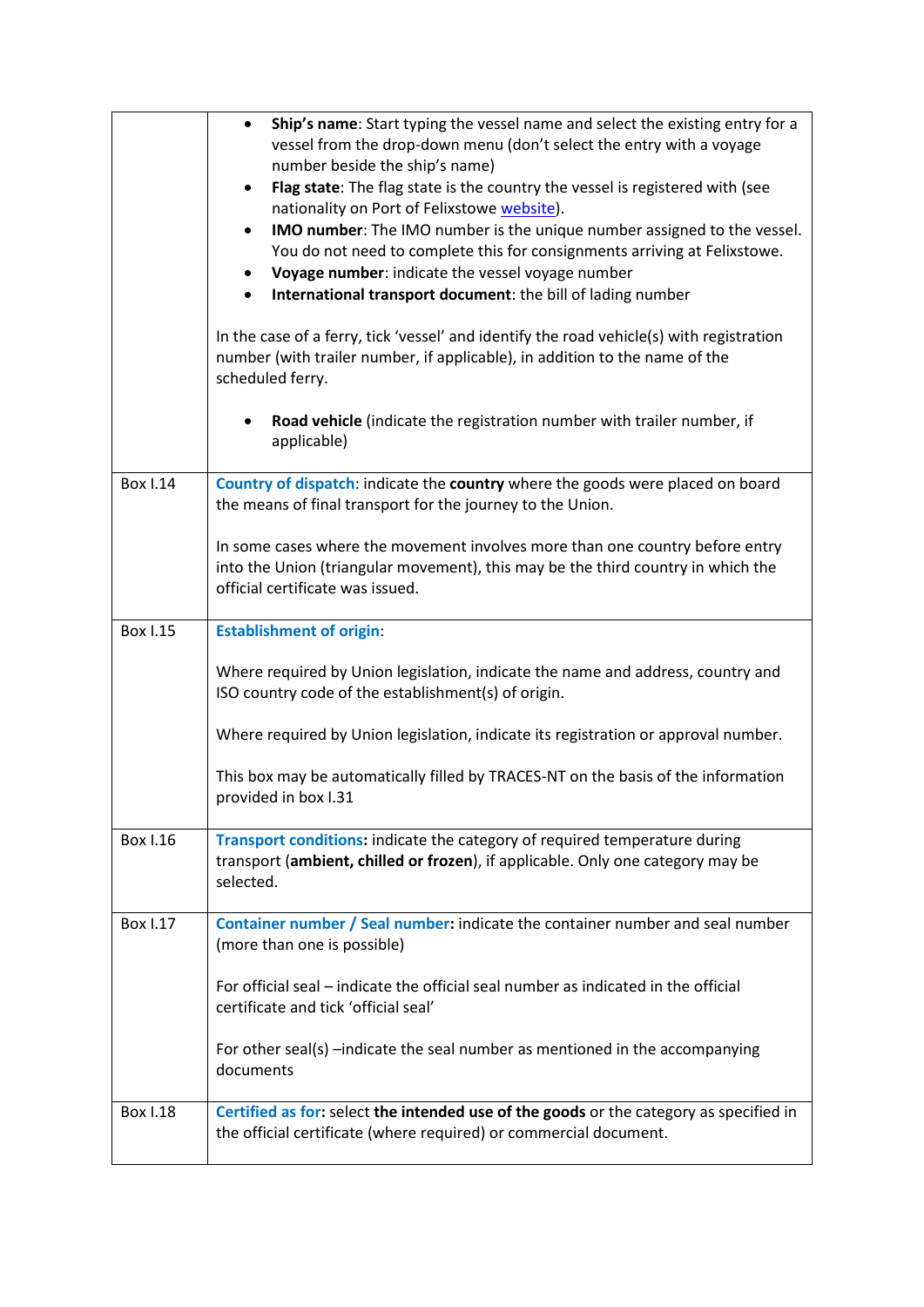|                                                                                        | The choices are: human consumption, human consumption after further treatment,<br>feedstuff, or other.                                                                                                                                                                                                                                                                                                                            |
|----------------------------------------------------------------------------------------|-----------------------------------------------------------------------------------------------------------------------------------------------------------------------------------------------------------------------------------------------------------------------------------------------------------------------------------------------------------------------------------------------------------------------------------|
| <b>Box I.19</b>                                                                        | <b>Not on the CHED-D</b>                                                                                                                                                                                                                                                                                                                                                                                                          |
| <b>Box 1.20</b>                                                                        | For transfer: indicate the name of the control point in the Union to which the goods<br>are to be transferred for further official controls if the consignment is to be selected<br>for identity and physical checks.<br>Unlikely to happen here                                                                                                                                                                                  |
| <b>Box 1.21</b>                                                                        | For onward transportation: indicate the authorised onward transportation facility<br>to which the consignment is to be transported after it has been selected for identity<br>and physical checks at the BCP.<br>Note: there are no such facilities in the UK                                                                                                                                                                     |
| <b>Box 1.22</b>                                                                        | This box does not apply to the CHED-D                                                                                                                                                                                                                                                                                                                                                                                             |
| <b>Box 1.23</b>                                                                        | For internal market: tick this box where consignments are intended to be placed on<br>the Union market.                                                                                                                                                                                                                                                                                                                           |
| <b>Box I.24</b>                                                                        | <b>Not on the CHED-D</b>                                                                                                                                                                                                                                                                                                                                                                                                          |
| <b>Box 1.25</b>                                                                        | This box does not apply to the CHED-D                                                                                                                                                                                                                                                                                                                                                                                             |
| <b>Box 1.26</b>                                                                        | This box does not apply to the CHED-D                                                                                                                                                                                                                                                                                                                                                                                             |
| Boxes I.27, I.28 and I.29 relate to transport from Felixstowe after Port Health checks |                                                                                                                                                                                                                                                                                                                                                                                                                                   |
| <b>Box 1.27</b>                                                                        | Means of transport after BCP/storage: this box may be filled in after prior<br>notification and is only compulsory for:<br>Goods subject to transhipment, direct transit, monitoring, re-entry or<br>delivery to all controlled destinations, including onward transportation<br>facility or control point, where additional official controls are required<br>Guidance on selecting the means of transport is in box I.13 above. |
| <b>Box 1.28</b>                                                                        | Transporter: not compulsory for the CHED-D                                                                                                                                                                                                                                                                                                                                                                                        |
|                                                                                        | If completing indicate the name and address, country and ISO country code of the<br>natural or legal person in charge of the transport after the BCP/storage (see box I.27<br>above).                                                                                                                                                                                                                                             |
| <b>Box 1.29</b>                                                                        | Date of departure: not compulsory for the CHED-D                                                                                                                                                                                                                                                                                                                                                                                  |
|                                                                                        | If completing indicate the estimated date and time of departure from the BCP.                                                                                                                                                                                                                                                                                                                                                     |
| <b>Box I.30</b>                                                                        | This box does not apply to the CHED-D                                                                                                                                                                                                                                                                                                                                                                                             |